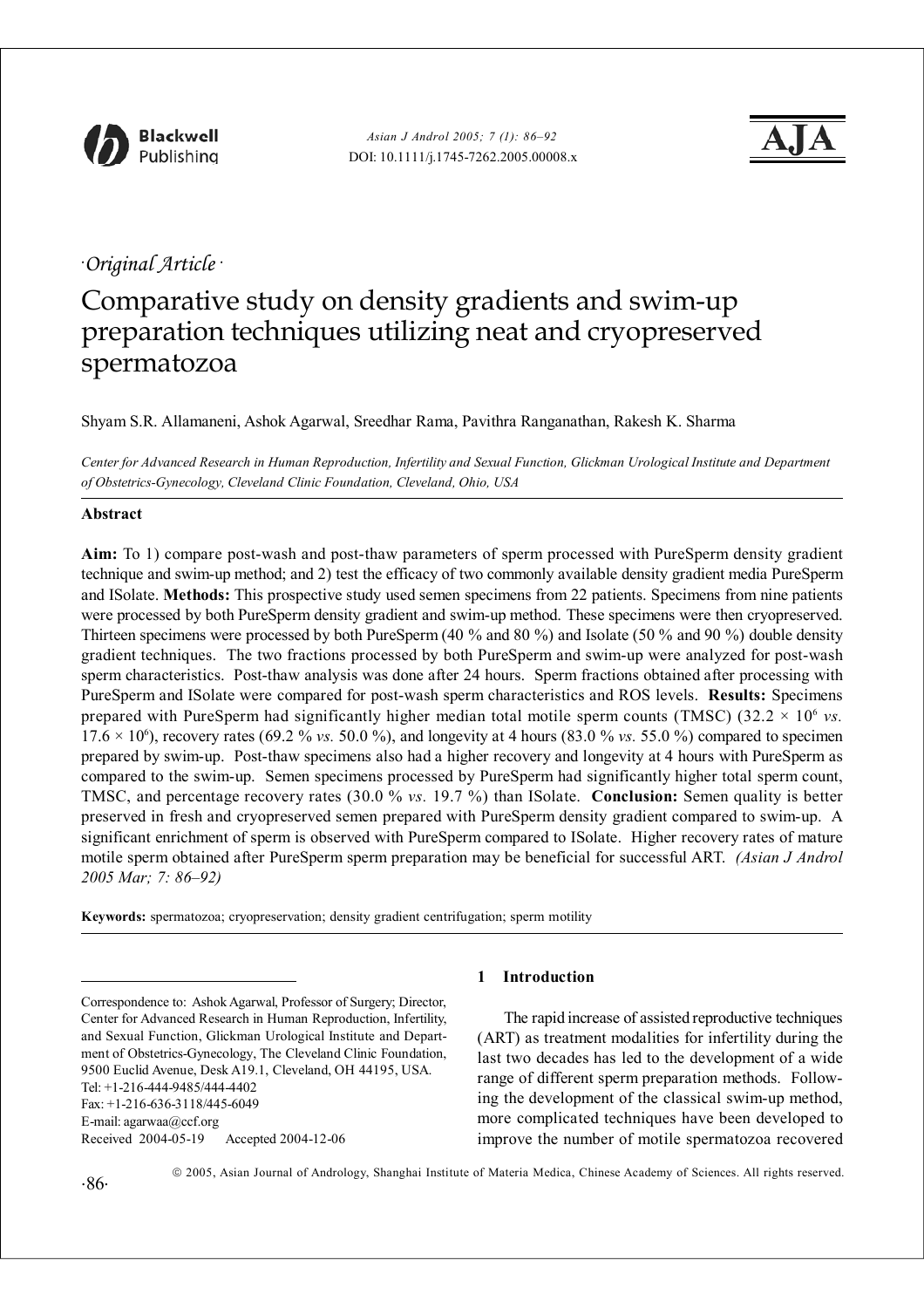even in cases of severe andrological pathologies.

An ideal sperm preparation technique should involve the removal of seminal plasma efficiently and quickly. Although seminal plasma protects the spermatozoa from stressful conditions such as oxidative stress [1], it is endowed with senescent sperm, leukocytes, epithelial cells, particulate debris, and microbial contamination. Seminal plasma contains factors that inhibit the fertilizing ability of the spermatozoa and reduce the induction of capacitation [2, 3]. In addition, an ideal sperm preparation method should be cost-effective and allow for processing of a large volume of the ejaculate, which in turn maximizes the number of spermatozoa available [4]. The sperm preparation technique should also minimize the risk of reactive oxygen species (ROS) generation, as excessive ROS could adversely affect DNA integrity and sperm function *in vitro* [1, 5].

Sperm preparation methods are essentially integrated in semen cryopreservation protocols. Freezing of spermatozoa is a routine technique prior to ART, cancer therapy, or vasectomy [6]. Cryopreservation of spermatozoa results in a considerable decrease in motility and pregnancy rate compared to fresh semen [7, 8]. Therefore, pre-freeze specimens should be processed in order to enrich the specimen with higher-quality sperm cells [6, 7].

For the isolation of functionally normal spermatozoa, sperm migration techniques and gradient centrifugation remain the most popular methods [2]. Swim-up or sperm migration, which separates the sample into motile and non-motile fractions, and double density gradient media such as PureSperm (Nidacon, International AB, Gothenburg, Sweden), which separates spermatozoa according to their density, favors the isolation of motile and morphologically normal sperm [9]. Sperm preparation with the use of density gradient centrifugation has become a standard technique for sperm preparation for use in ART [10]. For density gradient centrifugation, sperm preparation media such as PureSperm, ISolate (Irvine Scientific, Santa Ana, CA), and IxaPrep (Medicult, Copenhagen, Denmark) were introduced to replace Percoll (Pharmacia Biotech AB, Uppsala, Sweden) [11] and concern has arisen over the utility and efficacy of these new products.

In this study, we compared the efficacy of the density gradient technique using PureSperm and standard swim up method and after cryopreservation of prepared sperm. We also compared the post-wash sperm characteristics including ROS levels of the sperm fractions obtained after processing of PureSperm and ISolate density gradient media.

#### **2 Materials and methods**

#### *2.1 Subjects*

The Cleveland Clinic Foundation Institutional Review Board approved this study. Semen specimens were obtained from 22 men who were evaluated for infertility in our laboratory. All specimens were collected by masturbation at the clinical andrology laboratory after a period of 48–72 hours of abstinence.

After liquefaction, each semen sample was analyzed manually for semen analysis. We performed two experiments. In the first experiment nine specimens were divided into two equal parts and processed by either density gradient technique using PureSperm medium or swimup sperm preparation method (Figure 1). In the second



Figure 1. Flow diagram describing comparison between PureSperm density gradient technique and swim-up method.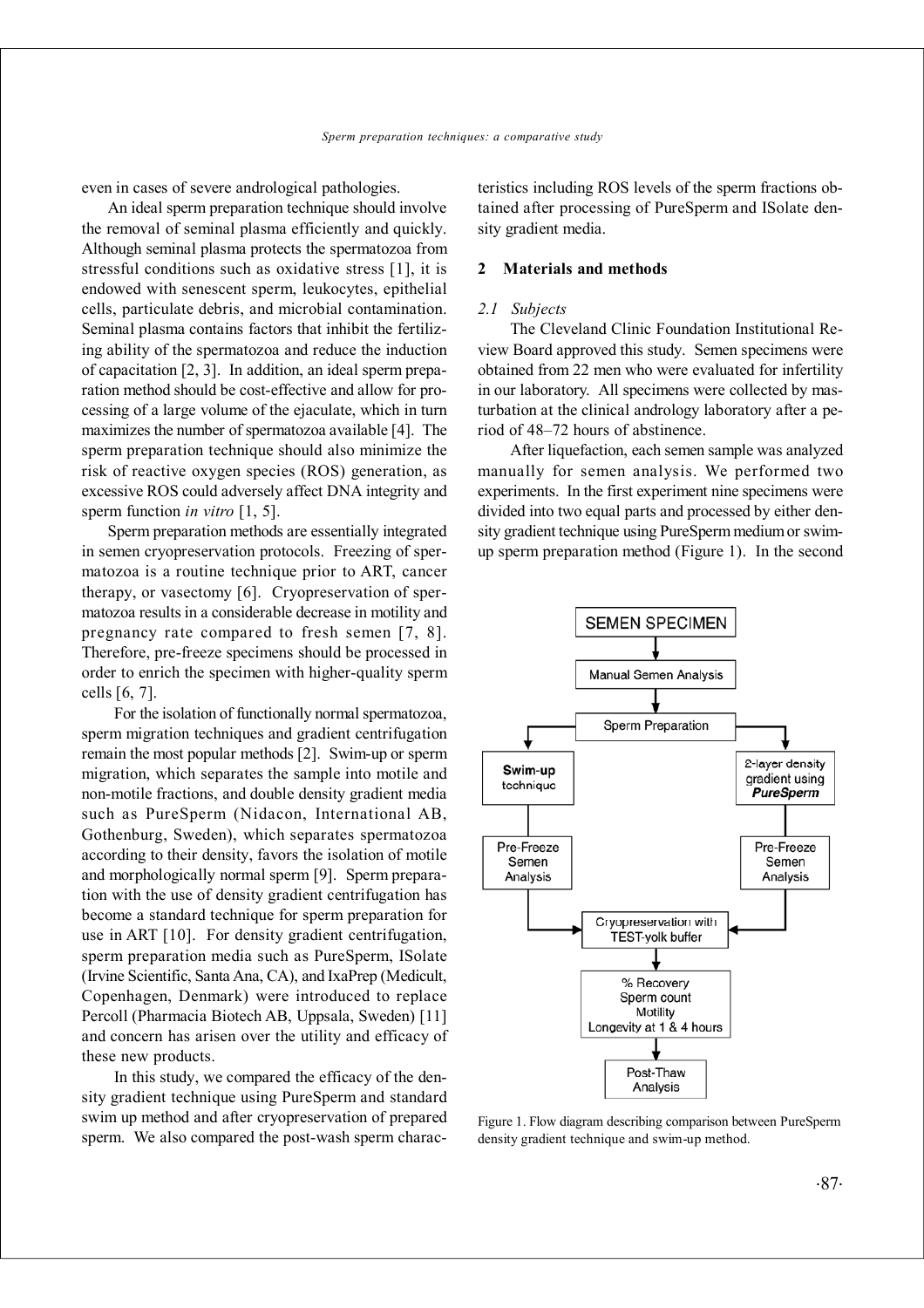experiment, after initial semen analysis  $(n = 13)$  two equal aliquots were prepared by density gradient technique using either PureSperm or ISolate (Figure 2). Sperm recovered by these preparation techniques were assessed for concentration and motility (type  $a + b$ ) according to the World Health Organization guidelines [12]. Percentage recovery was calculated by dividing post-wash total motile sperm count with pre-wash total motile sperm count and multiplying by 100. Sperm recovered by the two density gradients in the second experiment were also assessed for levels of ROS. In addition, we compared the recovery rates of motile sperm in normospermic and oligospermic patients.

#### *2.2 Sperm preparation by density gradients*

PureSperm gradients 40 % and 80 % and ISolate gradients 50 % and 90 % were used for the experiment. All procedures were conducted under sterile conditions. Media were brought to 37 °C temperature. Using a sterile pipette 2.0 mL of the "lower layer" (80 % PureSperm gradient or 90 % ISolate gradient) was transferred into a conical centrifuge tube. Using a new sterile pipette 2.0 mL of the "upper layer" (40 % PureSperm gradient



Figure 2. Flow diagram describing comparison between PureSperm and ISolate density gradient media.

or 50 % ISolate gradient) was gently dispensed on top of the lower layer. A liquefied semen sample was then placed on top of the upper layer and the tube was centrifuged for 20 minutes at 330  $\times g$ . The upper and lower layers were carefully aspirated without disturbing the pellet. Using a transfer pipette, 2–3 mL of modified human tubal fluid (mHTF, Sage BioPharma, Bedminster, NJ) was added and the re-suspended pellet was centrifuged for 7 minutes at  $330 \times g$ . The supernatant was then removed and the pellet suspended in a volume of 0.5 mL of mHTF. Sperm count, motility, and ROS levels were estimated in the recovered fractions.

#### *2.3 Sperm preparation by the swim-up method*

After liquefaction, an aliquot of the specimen was mixed with mHTF  $(1:4 \text{ v/v})$  using sterile Pasteur pipette and centrifuged at 330  $\times g$  for 10 minutes. The supernatant was carefully aspirated and the pellet re-suspended in 3 mL of fresh mHTF. The re-suspended sample was transferred into two 15 mL sterile round bottom tubes using plastic pipettes and centrifuged at 330 *×g* for 5 minutes. The tubes were then incubated at an angle of  $45^{\circ}$  for 1 hour in the incubator at 37 °C. After the incubation period, the entire supernatant was aspirated and centrifuged at  $330 \times g$  for 7 minutes. The supernatant was aspirated and the pellet re-suspended in 0.5 mL of mHTF. The final volume was measured and the semen analysis performed on an aliquot of the sample.

#### *2.4 Cryopreservation of spermatozoa*

The semen specimen processed either by density gradient  $(n = 9)$  or swim-up  $(n = 9)$  was mixed with an aliquot of TES [N-tris(hydroxymethyl)methyl-2 aminoethane sulphonic acid] and Tris (TEST) yolk buffer equal to 25 % of the original specimen volume to the centrifuge tube with a sterile pipette [13]. The mixture was then gently mixed in an aliquot mixer for 5 minutes and the process was repeated three times or until the TEST yolk buffer volume equaled the original specimen volume. The mixture was transferred into cryovials and frozen after loading them into cryocanes in the liquid nitrogen tanks. The specimen was thawed after 24 hours and post-thaw semen parameters were analyzed.

#### *2.5 Reactive oxygen species measurement*

Levels of ROS were measured by a chemiluminescence assay using luminol (5-amino-2, 3, -dihydro-1, 4 phthalazinedione; Sigma, St. Louis, MO, USA) as a probe.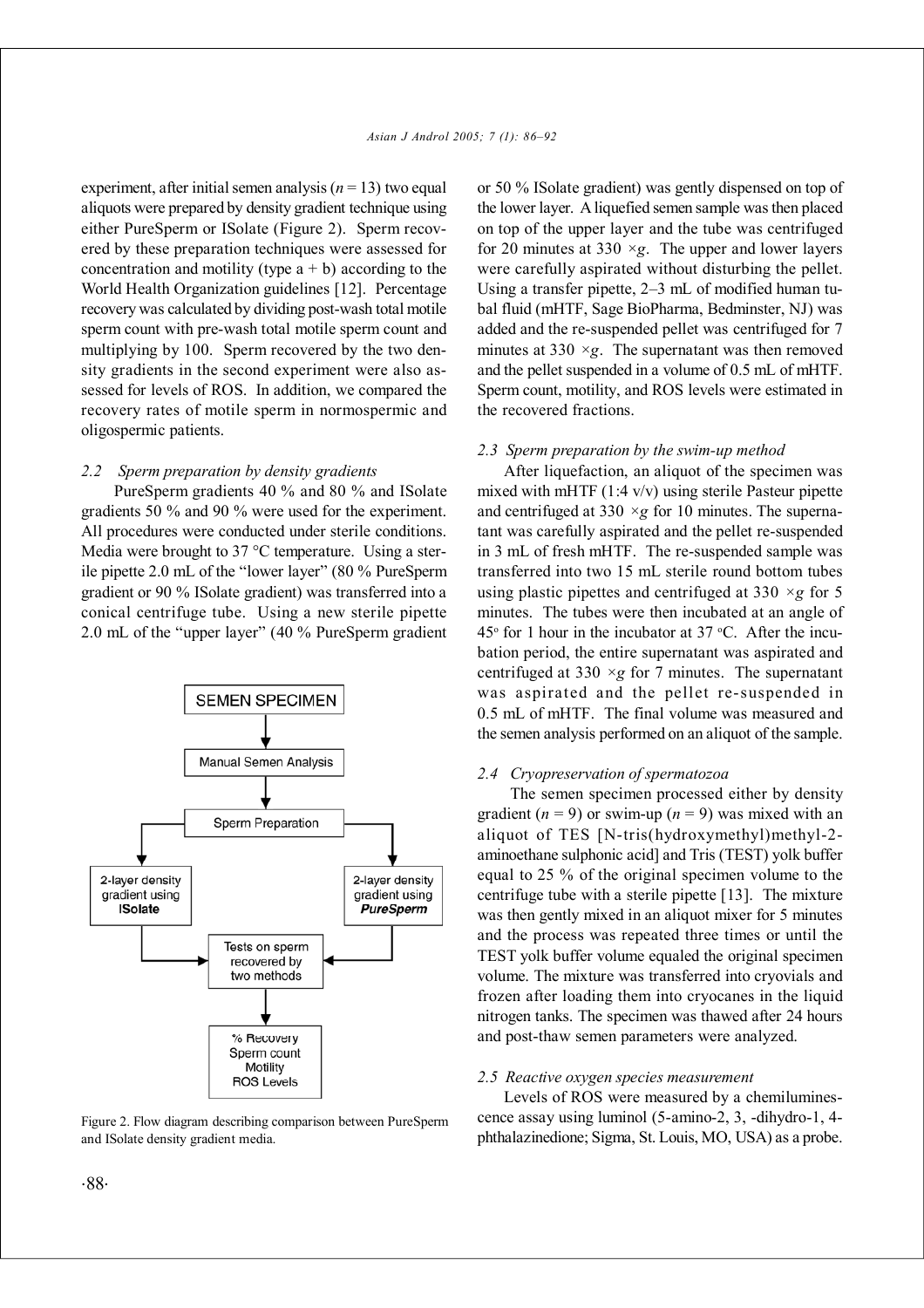The measurement used 400 µL aliquot of specimen, 10 µL of luminol, prepared as 5 mmol $L^{-1}$  stock in dimethyl sulfoxide (DMSO) were added. A negative control was prepared by adding 10  $\mu$ L of 5 mmol $\overline{L}^{-1}$  luminol to 400 µL phosphate buffered saline (PBS).

Autolumat LB 953 luminometer (Berthold Technologies, Bad-Wildbad, Germany) was used to measure chemiluminescence in the integrated mode for 15 minutes. The results were expressed as  $\times 10^4$  counted photons per minute (cpm) per  $20 \times 10^6$  sperm.

#### *2.6 Statistical analysis*

Comparisons between groups were performed with Wilcoxon matched-pairs signed-ranks test.  $P \leq 0.05$  was considered significant using the two-tailed test. Data was analyzed using GraphPad Software Version 3.20 (GraphPad Software, Inc., San Diego, CA, USA).

### **3 Results**

## *3.1 Sperm preparation by PureSperm density gradient and swim-up*

The initial (pre-wash) semen characteristics for comparison between PureSperm density gradient and swimup method were sperm concentration (million $\cdot$ mL<sup>-1</sup>) 78 (61.8–140.5) and percentage motility 54.4 (42.0–64.4). Results comparing the sperm prepared by PureSperm density gradient and swim-up method are illustrated in Table 1.

#### *3.1.1 Post-wash semen analysis*

Total motile sperm (TMS) recovered by PureSperm density gradient method was significantly higher than by the swim-up method  $(P = 0.003)$ . The percent recovery of sperm processed by PureSperm was significantly higher than swim-up  $(P = 0.003)$ . Initial motility after processing by the two methods was comparable  $(P =$ 0.84). The median (25th, 75th percentile) motility at one hour was significantly higher with PureSperm than with swim-up [82 % (64.3 %–90.0 %) *vs.* 63 % (56 %– 71 %)  $(P = 0.027)$ ]. Similarly, sperm motility at 4 hours was higher after PureSperm than for swim-up [83 %  $(67\% - 90\%)$  *vs.* 55 %  $(37\% - 67\%)$   $(P = 0.011)$  (Figure 3A). The recovery rate for asthenospermic specimens processed with PureSperm was significantly higher than with swim-up method [66.2 % (51.1 %–79.1 %) *vs.* 47.0 % (27.8 %–52.5 %)  $(P = 0.014)$ ].

#### *3.1.2 Post-thaw semen analysis*

The total motile sperm count after cryopreservation was significantly higher for specimens processed following preparation by PureSperm compared to swim-up  $(P = 0.003)$  (Table 1). In addition, the percent recovery for PureSperm processed specimens was higher than swim-up ( $P = 0.027$ ). Initial motility (at 0 hour) in postthaw specimens was higher with PureSperm than swimup  $(P = 0.007)$ . Similarly, the post-thaw motility at 4 hours was significantly higher with PureSperm than with swim-up method [31.0 % (12.4 %–36.5 %) *vs.* 7.6 %  $(3.2 \text{ %} -14.0 \text{ %})$   $(P = 0.003)$ ] (Figure 3B).



Figure 3. (A) Comparison of median post-wash motility in sperm prepared by PureSperm and by swim-up method at 0, 1, and 4 hours. (B) Comparison of median post-thaw motility in sperm prepared by PureSperm and by swim-up method at 0, 1 and 4 hours. b*P* < 0.05 was considered significant by Wilcoxon matchedpairs signed-ranks test. Error bars represent 25th, 75th percentiles.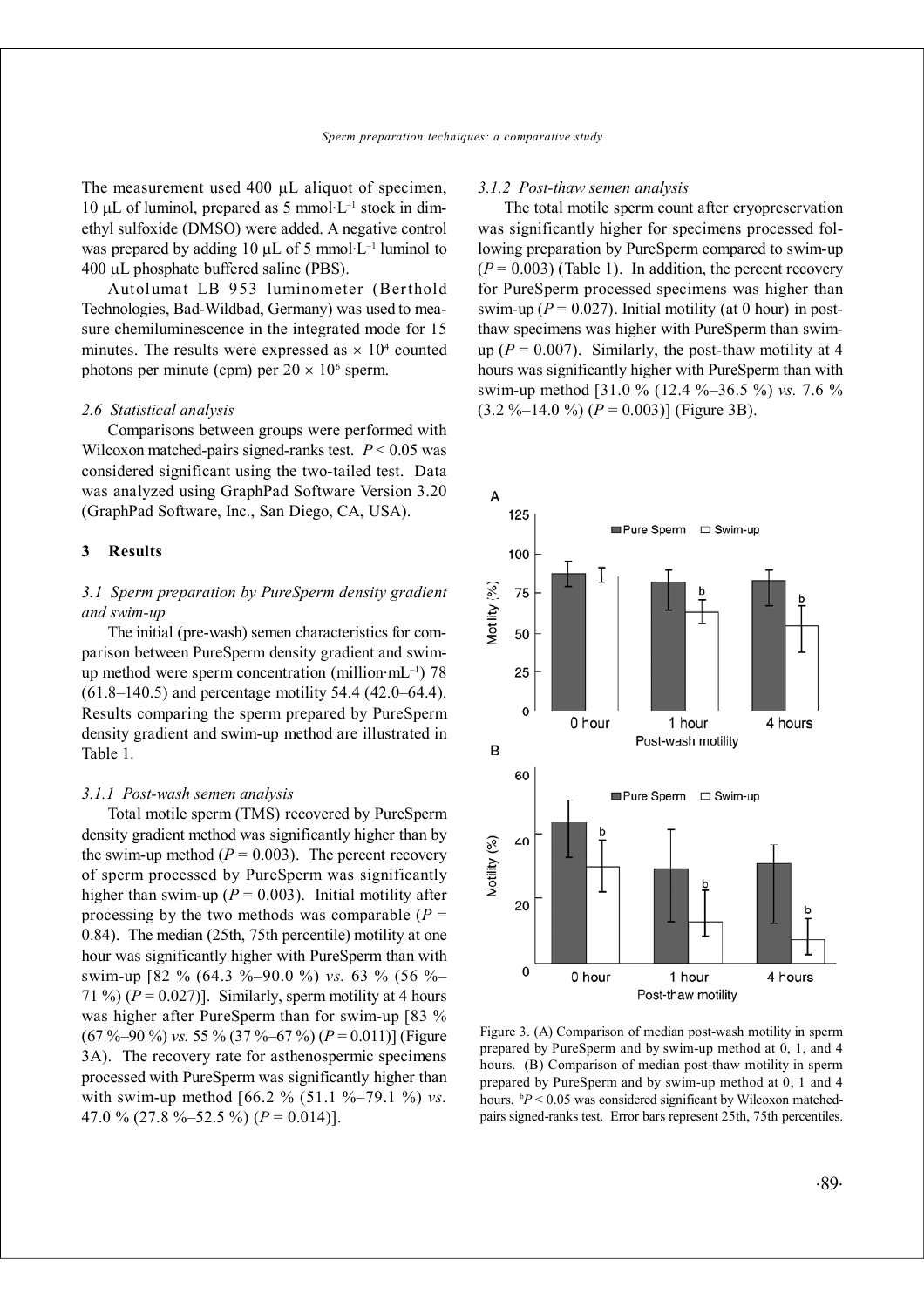## *3.2 Sperm preparation by PureSperm and ISolate density gradients*

The initial (pre-wash) semen characteristics for comparison between PureSperm and ISolate density gradients were sperm concentration (million/mL) 41.5 (32  $-49$ ) and percentage motility 51(35.7–65). Semen specimens processed by PureSperm gave higher recovery of total sperm count  $(P = 0.0002)$  and total motile sperm count  $(P = 0.0002)$  compared to ISolate (Table 2). The recovery rate for PureSperm was 37 % higher than ISolate  $(P = 0.0002)$ . Recovery rates in semen specimens processed with PureSperm was significantly higher than those processed with ISolate in both normozoospermic  $[43\% (27.8\% - 67\%)$  *vs.* 22.3 % (18.3 %–43.4 %) (*P* = 0.04)] and asthenozoospermic patients [28.9  $\%$  (18.9  $\%$ – 31.6 %) *vs.*18.2 % (11.4 % – 20.8 %)  $(P = 0.003)$ ]. Percentage motility and ROS levels were similar in the spermatozoa processed by both gradients ( $P = 0.9$  and 0.492, respectively).

#### **4 Discussion**

The need for effective sperm preparation methods has increased with the increased use of assisted reproductive techniques. Sperm preparation techniques vary greatly in terms of recovery rates, motility, morphology, and degree of DNA damage [10, 14, 15]. Due to their simplicity, reproducibility, and excellent yields in motile spermatozoa, Percoll gradients became very popular for processing semen specimens. Percoll was withdrawn due to safety concerns [16]. New sperm preparation media such as PureSperm and Isolate, have been claimed to have low endotoxin levels and provide similar yields of motile sperm as Percoll [10, 11, 17, 18].

Studies have shown no significant differences between PureSperm and Percoll as sperm preparation media in terms of recovery of progressively motile spermatozoa [10, 17]. PureSperm 3-layer gradients for sperm preparation have been reported to result in specimen with

| Variable                                      | PureSperm         | Swim-up                  | $P$ value |
|-----------------------------------------------|-------------------|--------------------------|-----------|
|                                               | Post-wash         |                          |           |
| Concentration $(\times 10^6 \text{·mL}^{-1})$ | 39.0(27.2, 48.0)  | 30.3(13.0, 33.9)         | 0.007     |
| Motility $(\% )$                              | 88.0 (78.7, 95.0) | 85.5(82.1, 92.0)         | 0.840     |
| TSC $(\times 10^6)$                           | 38.0(24.1, 48.0)  | 25.4(13.0, 33.9)         | 0.007     |
| TMSC $(\times 10^6)$                          | 32.2(16.0, 45.1)  | 17.6(10.0, 26.6)         | 0.003     |
| Recovery $(\% )$                              | 69.2(60.0, 75.0)  | 50.0(44.0, 55.0)         | 0.003     |
|                                               | Post-thaw         |                          |           |
| Motility %                                    | 43.4 (32.5, 50.0) | $30.0$ $(21.8, 38.2)$    | 0.007     |
| TSC $(\times 10^6)$                           | 38.4 (17.7, 42.3) | $21.2 \quad (8.4, 29.0)$ | 0.007     |
| TMSC $(\times 10^6)$                          | 15.2(5.2, 23.8)   | (2.3, 10.6)<br>4.1       | 0.003     |
| Recovery $(\% )$                              | 44.8 (32.8, 51.5) | 29.0 (23.4, 38.4)        | 0.027     |

Table 1. Comparison of post-wash and post-thaw sperm parameters after semen preparation by PureSperm density gradient and swim-up methods.

Values are expressed as median and 25th, 75th percentile. *P* < 0.05 was considered significant by Wilcoxon matched-pairs signed-ranks test. TSC = Total sperm count; TMSC = Total motile sperm count.

Table 2. Comparison of Post-Wash Sperm Characteristics after PureSperm and ISolate density gradient preparation

| Variable                                | PureSperm             | <b>ISolate</b>   | $P$ Value |
|-----------------------------------------|-----------------------|------------------|-----------|
| Concentration $(\times 10^6/\text{mL})$ | 9.5(5.0, 11.5)        | $3.8$ (2.7, 8.6) | 0.0010    |
| Motility $(\% )$                        | 75.0(70.0, 83.0)      | 73.5(55.0, 84.0) | 0.9000    |
| TSC $(\times 10^6)$                     | $10.1$ ( 5.0, 11.4)   | $3.8$ (2.7, 8.6) | 0.0002    |
| TMSC $(\times 10^6)$                    | $5.0$ $(3.1, 9.8)$    | 2.1(1.9, 7.2)    | 0.0002    |
| Recovery $(\% )$                        | $30.0$ $(26.7, 43.0)$ | 19.7(17.0, 33.8) | 0.0002    |
| $Log (ROS+1)$                           | $0.08$ (0.00, 0.43)   | 0.19(0.00, 0.99) | 0.4920    |

Values are expressed as median and 25th, 75th percentile. *P* < 0.05 was considered significant by Wilcoxon matched-pairs signed-ranks test. TSC = Total sperm count; TMSC = Total motile sperm count; ROS = Reactive oxygen species.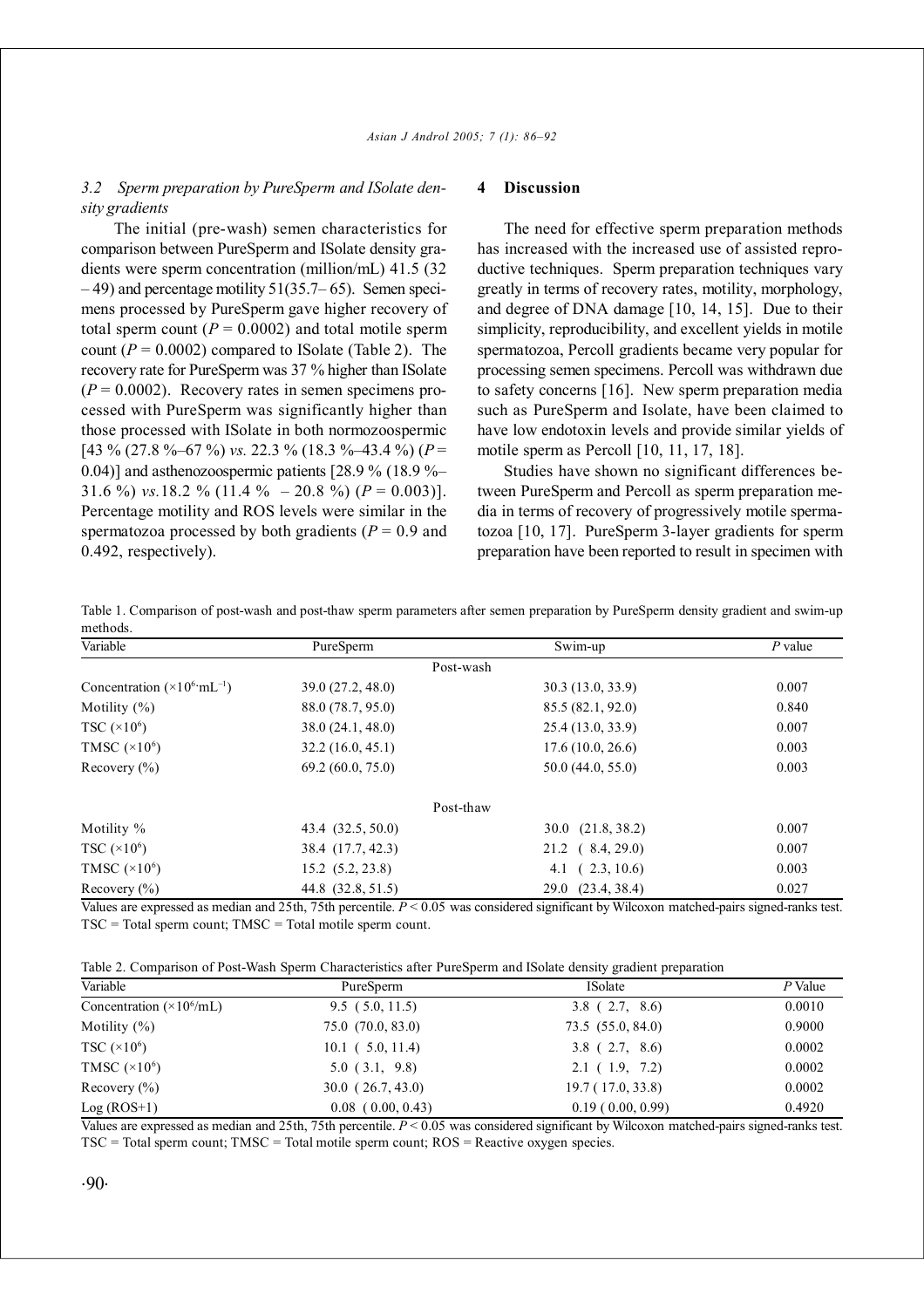highly motile and morphologically normal spermatozoa [18]. Few studies have examined the differences in sperm quality in semen specimens prepared with PureSperm or swim-up and between PureSperm and ISolate gradient technique.

We report a significantly higher recovery of total motile sperm and longevity in fresh semen specimens prepared with PureSperm density gradient compared to swim-up method. This is contrary to the finding reported by Soderlund *et al.*, who found a higher percentage of progressive motile spermatozoa recovered after swim-up technique. These differences may be because of the significantly high initial motility of semen specimens prepared by the swim-up technique, compared to preparation by the PureSperm technique [17]. In addition, our results show that PureSperm provides a significantly higher recovery of total motile sperm in asthenozoospermic specimens compared to the swim-up method. This finding assumes importance considering the fact that most of the specimens used in ART are from infertile men with poor semen quality.

We found significantly higher recovery of total motile sperm in specimens cryopreserved after PureSperm density gradient, compared to the swim-up method. This finding is especially relevant when spermatozoa are cryopreserved in donor insemination programs and for routine sperm banking before vasectomy and systemic cancer therapy are utilized for future use. However, Chan *et al.* reported higher post-thaw recovery rate and motion parameters with the swim-up method compared to PureSperm [19]. These higher semen parameters with swim-up in their study may be due to the use of different gradient densities of PureSperm (45 % and 90 %) compared to our study  $(40\% \text{ and } 80\%)$  [19].

We report significantly higher longevity in fresh and cryopreserved semen specimens prepared with PureSperm density gradient compared to the swim-up method. The improved longevity of spermatozoa prepared by PureSperm may be due to the short processing time (35 to 40 min) of the density gradient method as compared to the swim-up technique (90 min).

Our findings are similar to a study by Hammadeh and Kuhnen, who compared the efficacy of swim-up, PureSperm, and glass-wool filtration. These investigators reported a higher percentage of normal spermatozoa obtained with the PureSperm gradient compared to other techniques. However, there was no significant difference in the fertilization, implantation, and pregnancy rates between the three techniques [20]. Sakkas *et al.* studied the ability of different sperm preparation techniques to separate spermatozoa with chromatin and nuclear DNA anomalies. The PureSperm and Percoll techniques resulted in high percentages of spermatozoa with nuclear integrity; sperm preparation using the swimup technique did not have the same results [9].

In our study, semen specimens processed by PureSperm resulted in a higher recovery of total sperm count and total motile sperm count compared to those separated on ISolate. The improved semen quality with PureSperm was maintained when patients were analyzed based on pre-wash motility as normozoospermic or asthenozoospermic. However, others found no significant difference in percentage recovery between PureSperm, Isolate, and Percoll for both normospermic and oligozoospermic patients [21].

In our study, motility and ROS levels were similar in the spermatozoa processed by both gradients. This is in agreement with the findings of Classens *et al.* who found no differences in motility after sperm preparation with PureSperm, ISolate, Optiprep, and Percoll [21]. The limitations of our study are small sample size. Different gradient densities of PureSperm (40 % and 80 %) compared to ISolate (50 % and 90 %) could be one of the reasons for the difference observed in our study. Multicenter, blinded studies with a large sample size are required to conclusively prove if any sperm preparation technique provides superior results.

In conclusion, PureSperm density gradient method (using 40 % and 80 % PureSperm gradients) is not only superior to the swim-up method for sperm preparation, but is also a rapid and simple technique compared to the swim-up method. Spermatozoa separated in PureSperm gradient yield higher numbers of motile sperm that can withstand cryopreservation changes better than the specimens prepared by swim-up method. A higher enrichment of spermatozoa was observed when PureSperm was used as density gradient media compared to ISolate. The use of PureSperm gradient may provide higher rates of recovery of mature, motile sperm in the specimens processed for ART, which may result in higher fertilization and pregnancy rates. Prospective studies with fertilization and pregnancy rates as end points are needed to conclusively show the effectiveness of PureSperm in enriching functionally competent spermatozoa.